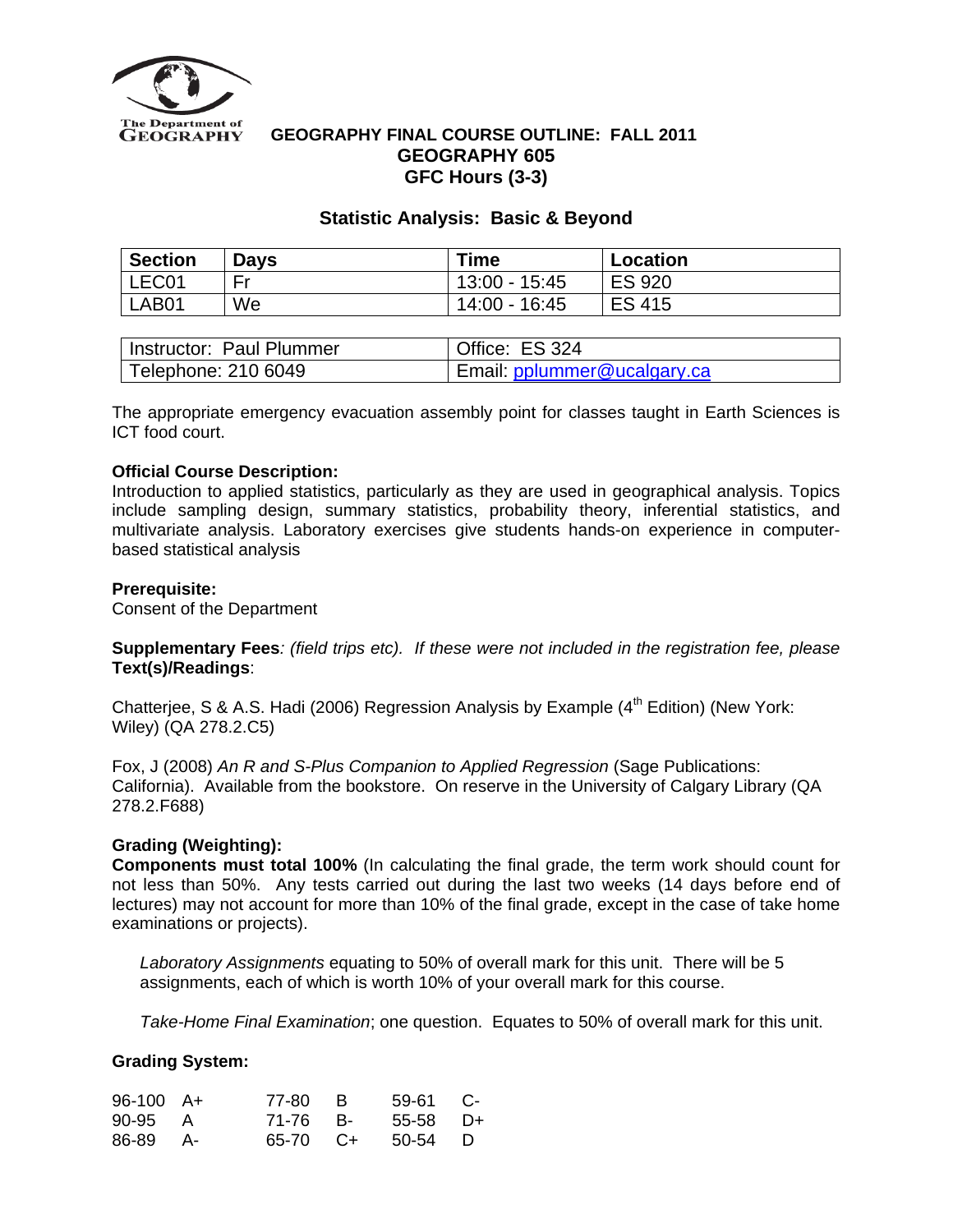## **For additional detailed course information posted by the Instructor see Blackboard at:**  <http://blackboard.ucalgary.ca/>

#### **Writing across the Curriculum**

Writing skills are not exclusive to English courses and, in fact, should cross all disciplines. The University supports the belief that throughout their University careers, students should be taught how to write well so that when they graduate their writing abilities will be far above the minimal standards required at entrance. Consistent with this belief, students are expected to do a substantial amount of writing in their University courses and, where appropriate, members of faculty can and should use writing and the grading thereof as a factor in the evaluation of student work. The services provided by the Writing Centre in the Effective Writing Office can be utilized by all undergraduate and graduate students who feel they require further assistance.

#### **Principles of Conduct**

The University of Calgary Calendar includes a statement on the Principles of conduct expected of all members of the University community (including students, faculty, administrators, any category of staff, practicum supervisors and volunteers) whether on or off the University's property. This statement applies in all situations where the members of the University community are acting in their University capacities. All Members of the University Community have a responsibility to familiarize themselves with this statement which is available at: <http://www.ucalgary.ca/pubs/calendar/current/j-2.html>

#### **Plagiarism**

Academic dishonesty is not an acceptable activity at the University of Calgary and students are **strongly advised** to read the Student Misconduct section in the University Calendar. Quite often, students are unaware of what constitutes academic dishonesty or plagiarism. The most common are 1) presenting another student's work as your own 2) presenting an author's work or ideas as your own without proper referencing and 3) using work completed for another course. This activity will not be tolerated in this course and students conducting themselves in this manner will be dealt with according to the procedures outlined in the calendar. <http://www.ucalgary.ca/honesty/plagiarism>

#### **Disability Resource Centre Accommodations**

If you are a student with a documented disability who may require academic accommodation and have not registered with the Disability Resource Centre, please contact their office at 220- 8237. Students who have not registered with the Disability Resource Centre are not eligible for formal academic accommodation. You are also required to discuss your needs with your instructor no later than fourteen (14) days after the start of this course.

#### **Freedom of Information and Protection of Privacy**

*FOIP:* The Freedom of Information and Protection of Privacy (FOIP) legislation disallows the practice of having students retrieve assignments from a public place, e.g., outside instructor's office, the department office, etc. Term assignments will be returned to students individually, during class or during the instructor's office hours; if students are unable to pick up their assignments from the instructor, they provide the instructor with a stamped, self-addressed envelope to be used for the return of the assignment.